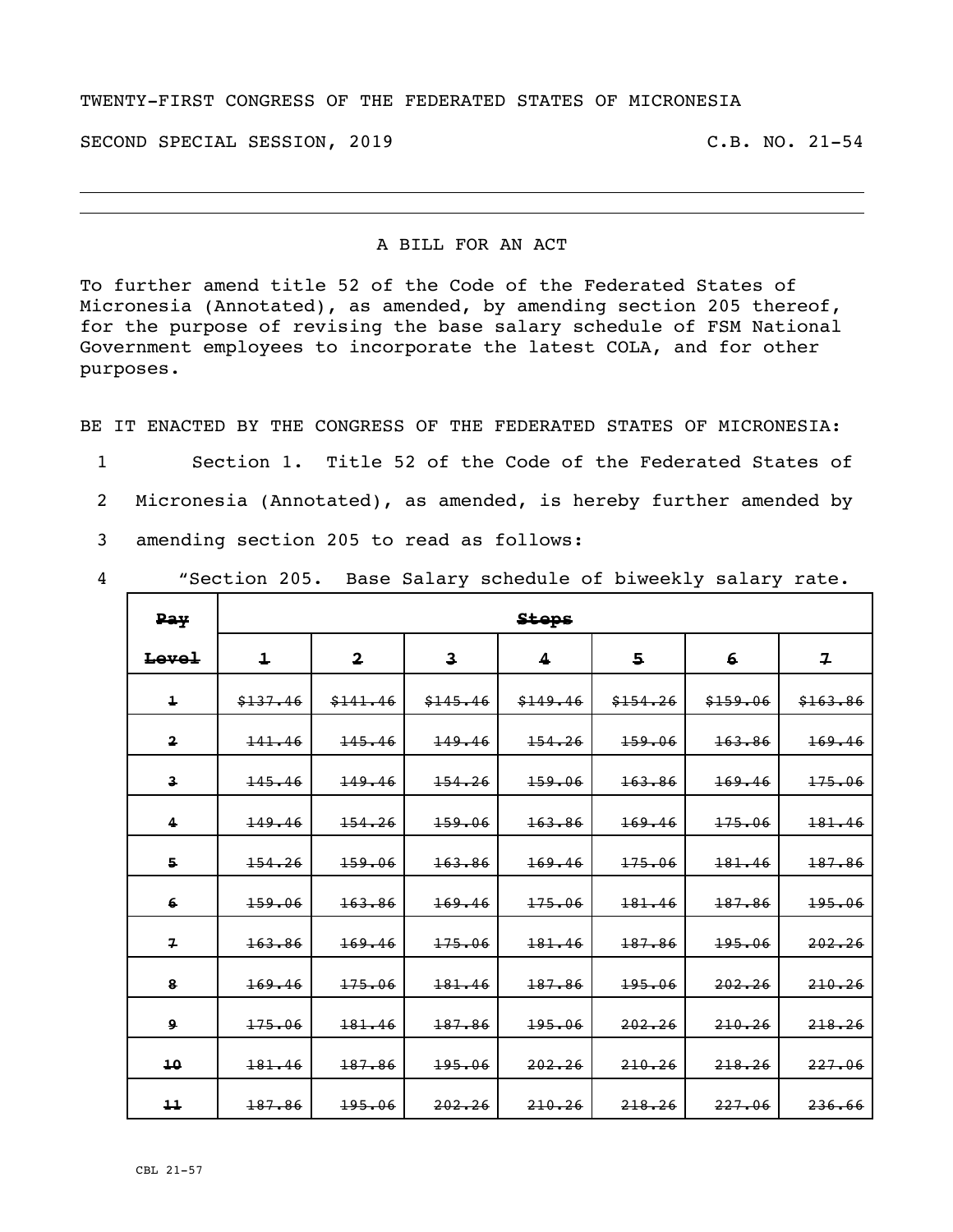| Pay             |                   |                         |                         | <b>Stops</b>      |                   |                   |                   |
|-----------------|-------------------|-------------------------|-------------------------|-------------------|-------------------|-------------------|-------------------|
| Level           | 1                 | $\overline{\mathbf{2}}$ | $\overline{\mathbf{3}}$ | 4                 | 5                 | 6                 | 7                 |
| 12              | 195.06            | 202.26                  | 210.26                  | 218.26            | 227.06            | 236.66            | 246.26            |
| 13              | 202, 26           | 210.26                  | 218.26                  | 227.06            | 236.66            | 246.26            | 256.66            |
| 14              | 210.26            | 218.26                  | 227.06                  | 236.66            | 246.26            | 256.66            | 267.86            |
| 15              | 218.26            | 227.06                  | 236.66                  | 246.26            | 256.66            | 267.86            | <del>279.86</del> |
| 16              | 227.06            | 236.66                  | 246.26                  | 256.66            | 267.86            | 279.86            | 291.86            |
| 17              | 236.66            | 246.26                  | 256.66                  | 267.86            | 279.86            | 291.86            | 304.66            |
| 18              | 246.26            | 256.66                  | 267.86                  | 279.86            | <del>291.86</del> | 304.66            | 318.26            |
| 19              | 256.66            | 267.86                  | 279.86                  | 291.86            | 304.66            | 318, 26           | 332.66            |
| 20              | 267.86            | 279.86                  | 291.86                  | 304.66            | 318.26            | 332.66            | 347.86            |
| 21              | <del>279.86</del> | 291.86                  | 304.66                  | 318.26            | 332.66            | 347.86            | 364.66            |
| 22              | 291.86            | 304.66                  | 318.26                  | 332.66            | 347.86            | 364.66            | 382, 26           |
| 23              | 304.66            | 318.26                  | <del>332.66</del>       | 347.86            | 364.66            | 382.26            | 400.66            |
| 24              | 318.26            | 332.66                  | 347.86                  | 364.66            | 382.26            | 400.66            | 420.66            |
| 25              | 332.66            | 347.86                  | 364.66                  | 382.26            | 400.66            | 420.66            | 441.46            |
| 26              | 347.86            | 364.66                  | 382.26                  | 400.66            | 420.66            | 441.46            | 463.86            |
| 27              | 364.66            | 382.26                  | 400.66                  | 420.66            | 441.46            | 463.86            | 487.06            |
| 28              | 382.26            | 400.66                  | 420.66                  | 441.46            | 463.86            | 487.06            | <del>511.86</del> |
| 29              | 400.66            | 420.66                  | 441.46                  | 463.86            | 487.06            | <del>511.86</del> | <del>538.26</del> |
| 30              | 420.66            | 441.46                  | 463.86                  | 487.06            | 511.86            | 538.26            | 566.26            |
| 31              | 441.46            | 463.86                  | 487.06                  | <del>511.86</del> | 538, 26           | 566.26            | <del>595.86</del> |
| 32 <sub>2</sub> | 463.86            | 487.06                  | <del>511.86</del>       | <del>538.26</del> | 566.26            | <del>595.86</del> | <del>627.06</del> |

<u> 1989 - Johann Stoff, amerikan bestemanns foar it ferskearre fan de ferskearre fan de ferskearre fan de ferske</u>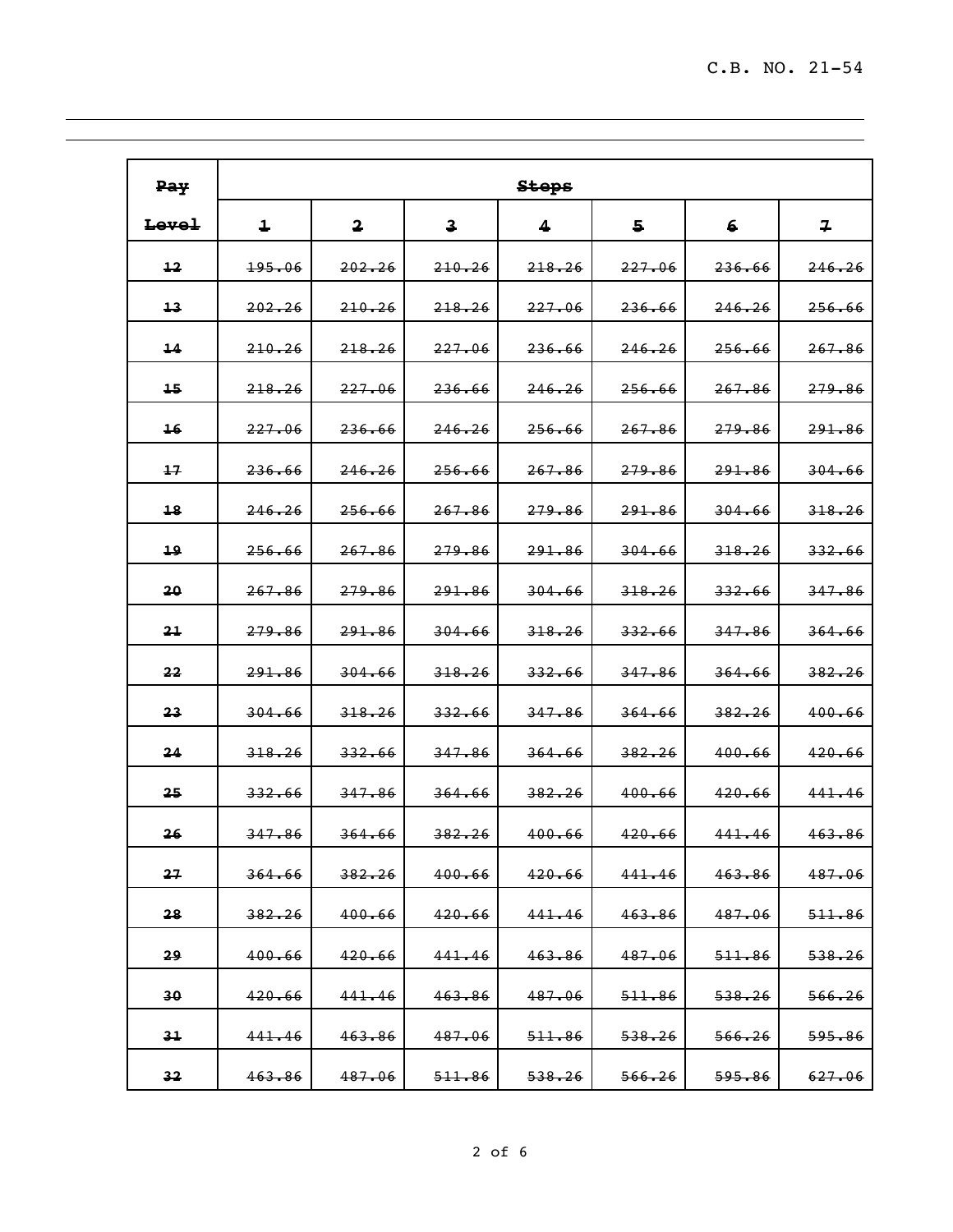| Pay            |            |                         |                         | <b>Steps</b> |        |        |                          |
|----------------|------------|-------------------------|-------------------------|--------------|--------|--------|--------------------------|
| Level          | $\ddagger$ | $\overline{\mathbf{2}}$ | $\overline{\mathbf{3}}$ | 4            | 5      | 6      | $\overline{r}$           |
| 33             | 487.06     | 511.86                  | 538, 26                 | 566.26       | 595.86 | 627.06 | 660.66                   |
| 34             | 511.86     | 538, 26                 | 566.26                  | 595.86       | 627.06 | 660.66 | 695.86                   |
| 35             | 538, 26    | 566.26                  | 595.86                  | 627.06       | 660.66 | 695.86 | 733.46                   |
| 36             | 566.26     | 595.86                  | 627.06                  | 660.66       | 695.86 | 733.46 | 773.46                   |
| 37             | 595.86     | 627.06                  | 660.66                  | 695.86       | 733.46 | 773.46 | 815.86                   |
| 38             | 627.06     | 660.66                  | 695.86                  | 733.46       | 773.46 | 815.86 | 860.66                   |
| 39             | 660.66     | 695.86                  | 733.46                  | 773.46       | 815.86 | 860.66 |                          |
| 40             | 695.86     | 733.46                  | 773.46                  | 815.86       | 860.66 |        |                          |
| 4 <sub>1</sub> | 733.46     | 773.46                  | 815.86                  | 860.66       |        |        | $\overline{\phantom{0}}$ |
| 42             | 773.46     | 815.86                  | 860.66                  |              |        |        |                          |

<u> 1989 - Johann Stoff, amerikansk politiker (d. 1989)</u>

| Pay                     |              |              |          | <b>Steps</b>            |          |          |          |
|-------------------------|--------------|--------------|----------|-------------------------|----------|----------|----------|
| Level                   | $\mathbf{1}$ | $\mathbf{2}$ | 3        | $\overline{\mathbf{4}}$ | 5        | 6        | 7        |
| $\mathbf 1$             | \$177.46     | \$181.46     | \$185.46 | \$189.46                | \$194.26 | \$199.06 | \$203.86 |
| $\mathbf{2}$            | 181.46       | 185.46       | 189.46   | 194.26                  | 199.06   | 203.86   | 209.46   |
| 3                       | 185.46       | 189.46       | 194.26   | 199.06                  | 203.86   | 209.46   | 215.06   |
| 4                       | 189.46       | 194.26       | 199.06   | 203.86                  | 209.46   | 215.06   | 221.46   |
| $\overline{\mathbf{5}}$ | 194.26       | 199.06       | 203.86   | 209.46                  | 215.06   | 221.46   | 227.86   |
| 6                       | 199.06       | 203.86       | 209.46   | 215.06                  | 221.46   | 227.86   | 235.06   |
| 7                       | 203.86       | 209.46       | 215.06   | 221.46                  | 227.86   | 235.06   | 242.26   |
| 8                       | 209.46       | 215.06       | 221.46   | 227.86                  | 235.06   | 242.26   | 250.26   |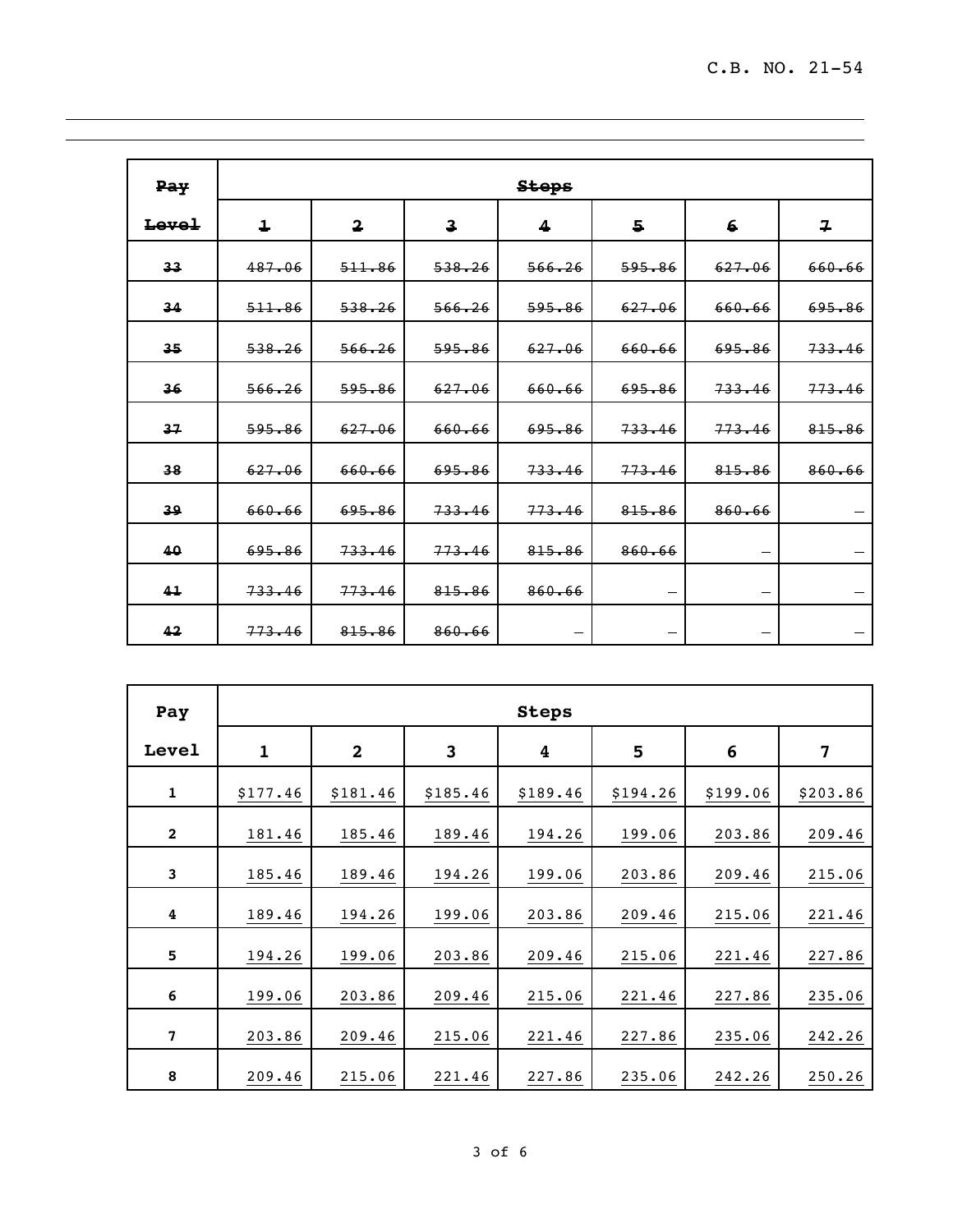| Pay   |             |                |        | <b>Steps</b> |        |        |        |
|-------|-------------|----------------|--------|--------------|--------|--------|--------|
| Level | $\mathbf 1$ | $\overline{2}$ | 3      | 4            | 5      | 6      | 7      |
| 9     | 215.06      | 221.46         | 227.86 | 235.06       | 242.26 | 250.26 | 258.26 |
| 10    | 221.46      | 227.86         | 235.06 | 242.26       | 250.26 | 258.26 | 267.06 |
| 11    | 227.86      | 235.06         | 242.26 | 250.26       | 258.26 | 267.06 | 276.66 |
| 12    | 235.06      | 242.26         | 250.26 | 258.26       | 267.06 | 276.66 | 286.26 |
| 13    | 242.26      | 250.26         | 258.26 | 267.06       | 276.66 | 286.26 | 296.66 |
| 14    | 250.26      | 258.26         | 267.06 | 276.66       | 286.26 | 296.66 | 307.86 |
| 15    | 258.26      | 267.06         | 276.66 | 286.26       | 296.66 | 307.86 | 319.86 |
| 16    | 267.06      | 276.66         | 286.26 | 296.66       | 307.86 | 319.86 | 331.86 |
| 17    | 276.66      | 286.26         | 296.66 | 307.86       | 319.86 | 331.86 | 344.66 |
| 18    | 286.26      | 296.66         | 307.86 | 319.86       | 331.86 | 344.66 | 358.26 |
| 19    | 296.66      | 307.86         | 319.86 | 331.86       | 344.66 | 358.26 | 372.66 |
| 20    | 307.86      | 319.86         | 331.86 | 344.66       | 358.26 | 372.66 | 387.86 |
| 21    | 319.86      | 331.86         | 344.66 | 358.26       | 372.66 | 387.86 | 404.66 |
| 22    | 331.86      | 344.66         | 358.26 | 372.66       | 387.86 | 404.66 | 422.26 |
| 23    | 344.66      | 358.26         | 372.66 | 387.86       | 404.66 | 422.26 | 440.66 |
| 24    | 358.26      | 372.66         | 387.86 | 404.66       | 422.26 | 440.66 | 460.66 |
| 25    | 372.66      | 387.86         | 404.66 | 422.26       | 440.66 | 460.66 | 481.46 |
| 26    | 387.86      | 404.66         | 422.26 | 440.66       | 460.66 | 481.46 | 503.86 |
| 27    | 404.66      | 422.26         | 440.66 | 460.66       | 481.46 | 503.86 | 527.06 |
| 28    | 422.26      | 440.66         | 460.66 | 481.46       | 503.86 | 527.06 | 551.86 |
| 29    | 440.66      | 460.66         | 481.46 | 503.86       | 527.06 | 551.86 | 578.26 |

<u> 1989 - Johann Stoff, amerikansk politiker (d. 1989)</u>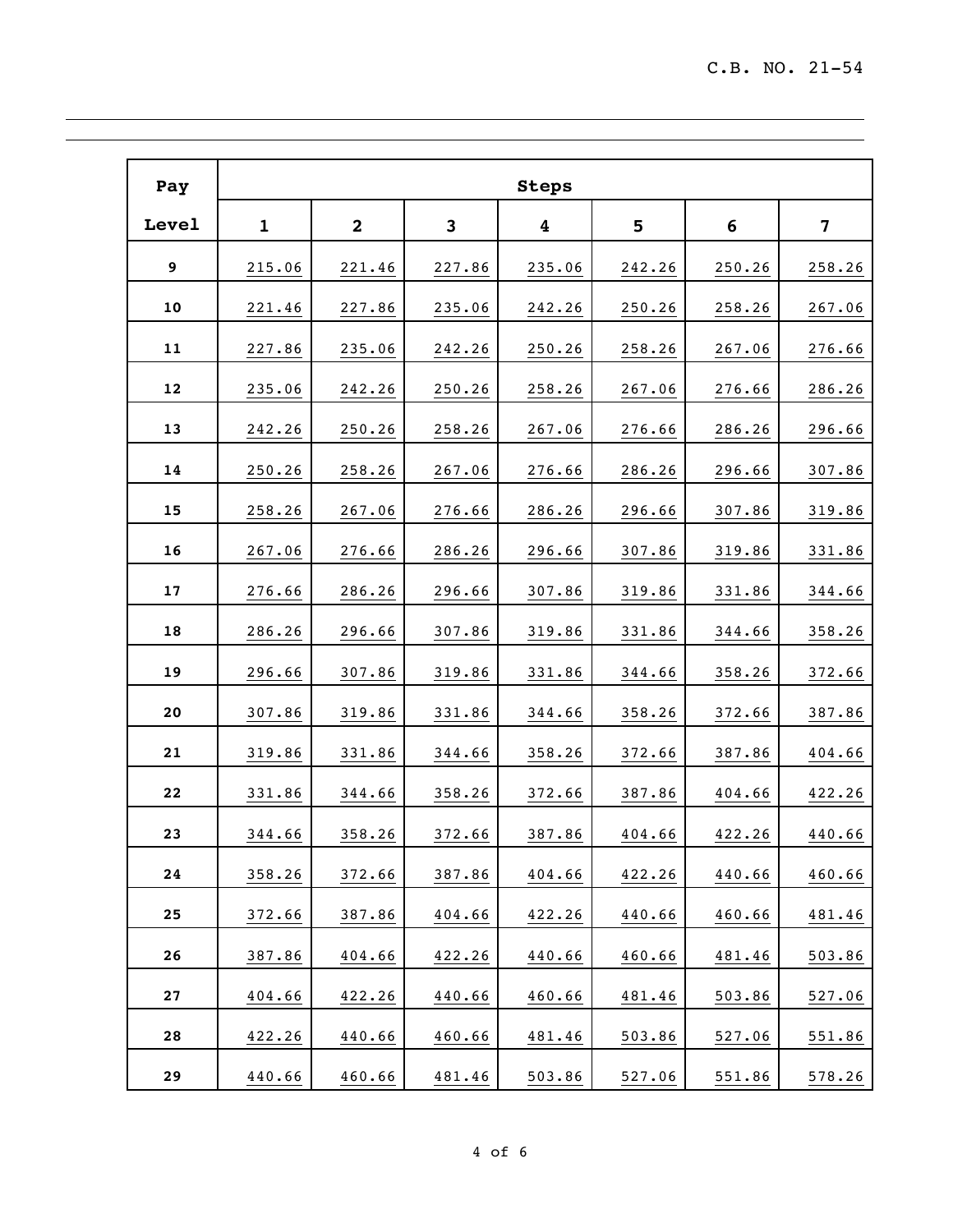| Pay   |              |                |                | <b>Steps</b> |        |        |        |
|-------|--------------|----------------|----------------|--------------|--------|--------|--------|
| Level | $\mathbf{1}$ | $\overline{2}$ | $\overline{3}$ | 4            | 5      | 6      | 7      |
| 30    | 460.66       | 481.46         | 503.86         | 527.06       | 551.86 | 578.26 | 606.26 |
| 31    | 481.46       | 503.86         | 527.06         | 551.86       | 578.26 | 606.26 | 635.86 |
| 32    | 503.86       | 527.06         | 551.86         | 578.26       | 606.26 | 635.86 | 667.06 |
| 33    | 527.06       | 551.86         | 578.26         | 606.26       | 635.86 | 667.06 | 700.66 |
| 34    | 551.86       | 578.26         | 606.26         | 635.86       | 667.06 | 700.66 | 735.86 |
| 35    | 578.26       | 606.26         | 635.86         | 667.06       | 700.66 | 735.86 | 773.46 |
| 36    | 606.26       | 635.86         | 667.06         | 700.66       | 735.86 | 773.46 | 813.46 |
| 37    | 635.86       | 667.06         | 700.66         | 735.86       | 773.46 | 813.46 | 845.86 |
| 38    | 667.06       | 700.66         | 735.86         | 773.46       | 813.46 | 855.86 | 900.66 |
| 39    | 700.66       | 735.86         | 773.46         | 813.46       | 855.86 | 900.66 |        |
| 40    | 735.86       | 773.46         | 813.46         | 855.86       | 900.66 |        |        |
| 41    | 773.46       | 813.46         | 855.86         | 900.66       |        |        |        |
| 42    | 813.46       | 855.86         | 900.66         |              |        |        |        |

 (2) The provision of this schedule shall not operate to decrease the base salary biweekly rate of employees employed on the effective date of the amending Act codified in this section. Furthermore, the base salary biweekly rate of such employees shall not be increased beyond the rate in effect on the effective date of the amending Act codified in this section.

- 
-